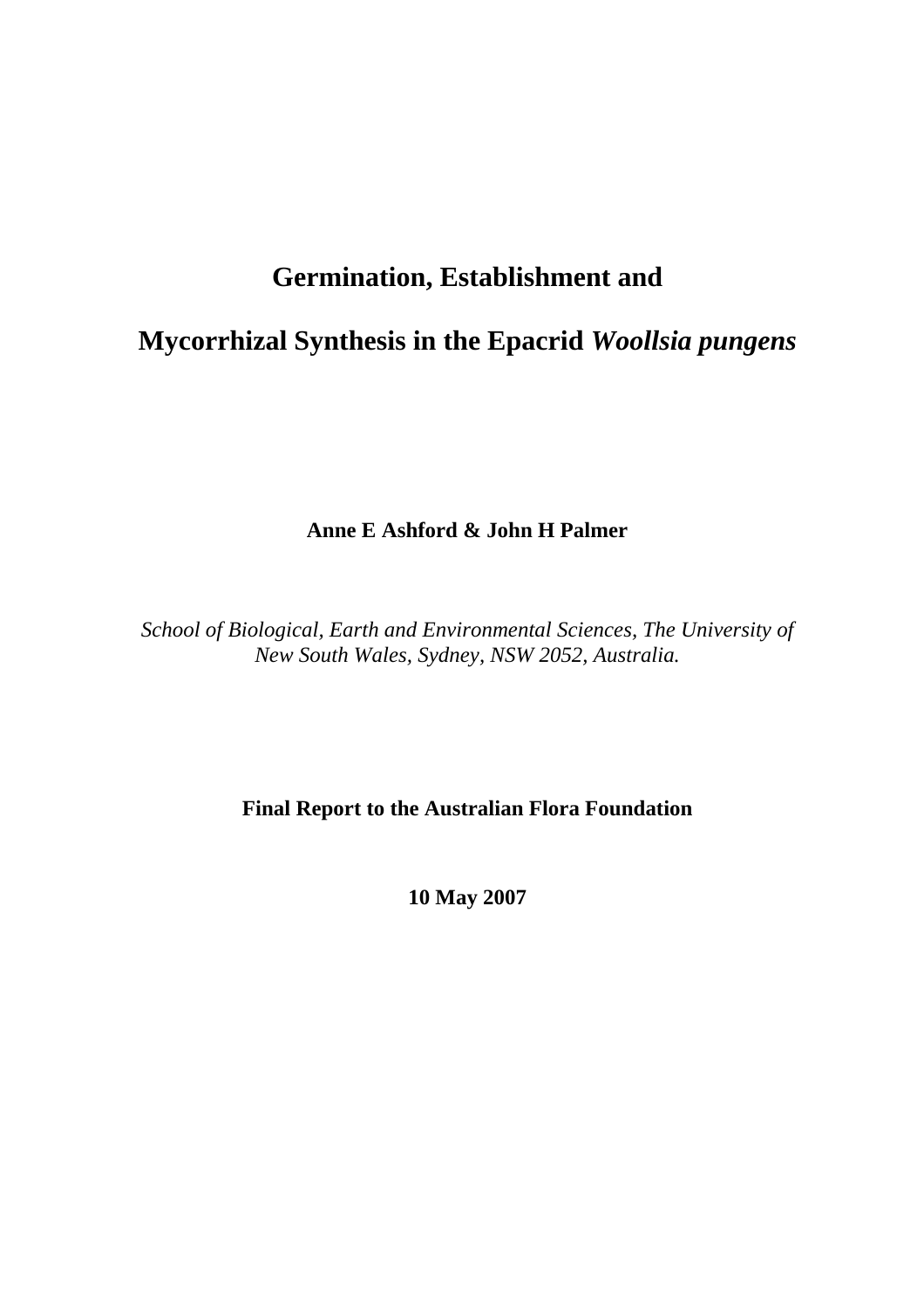# **Germination, Establishment and Mycorrhizal Synthesis in the Epacrid**  *Woollsia pungens*

Anne E Ashford & John H Palmer

*School of Biological, Earth and Environmental Sciences, The University of New South Wales, Sydney, NSW 2052, Australia.* 

# **Summary**

Seeds of known provenance of *Woollsia pungens* (Cav.) F. Muell. were collected from a large population growing in the Georges River National Park on two different years and subjected to germination trials, with emergence of the radicle as the measure of successful germination. No dormancy was apparent and we found no specific effects of photoperiod, light intensity, temperature or smoke on percentage germination. We have found that *W. pungens* has a distinct juvenile stage and that there is a transition from this to the adult stage when the seedlings are 12-18 months old. This transition is accompanied by a change in leaf shape. Calcium hypochlorite was found to be an effective surface sterilizing agent for the seed and an axenic culture system was established to grow seedlings and inoculate them with an appropriate mycorrhiza-forming fungus and follow whether mycorrhizal synthesis had occurred and whether it had been beneficial to plant growth. Using this system we inoculated boxes containing seedlings with the endophyte MG60 that had been isolated from *Woollsia pungens* in the wild. We found that plants in boxes that had been inoculated with MG60 developed mycorrhizas. Plants in the boxes that had been inoculated were more vigorous than those in boxes that had not.

## **Objectives of Programme**

To study factors controlling germination, seedling establishment and mycorrhiza formation in epacrids under controlled conditions. *Woollsia pungens* was chosen for specific study (i) because of its importance as a component of native bushland and (ii) the species has horticultural potential, there being a beautiful, rare pink variety. Epacrids are an important component of the native flora in a range of habitats but their biology, especially the biology of their mycorrhizas is poorly understood and they are notoriously difficult to grow. The project was subdivided into the two distinct aims:

(i) To determine what factors control germination and seedling establishment in *Woollsia pungens* and to establish a procedure for routine germination.

(ii) To determine the factors necessary for the establishment of a mycorrhizal relationship in *W. pungens* under axenic conditions and study the development of this relationship.

## **Introduction**

*Woollsia pungens* is a common and widespread component of dry eucalypt forest and heath on sandstone and coastal dunes throughout Eastern Australia. It often becomes established in open locations after fire and can be viewed as a typical member of the Epacridaceae. Both germination and establishment in members of the Epacridaceae are notoriously difficult to achieve. Seedling germination in some species (e.g. *Lysinema ciliatum*) is known to be promoted by smoke or smoked water but this is not always the case (Gilmour, Epacris study group newsletter 12, p 3, 2001). Our preliminary results showed that germination of *W. pungens* can be promoted by factors other than smoke and this provided an opportunity for an investigation of these factors. These findings should be of relevance to the cultivation of other epacrids.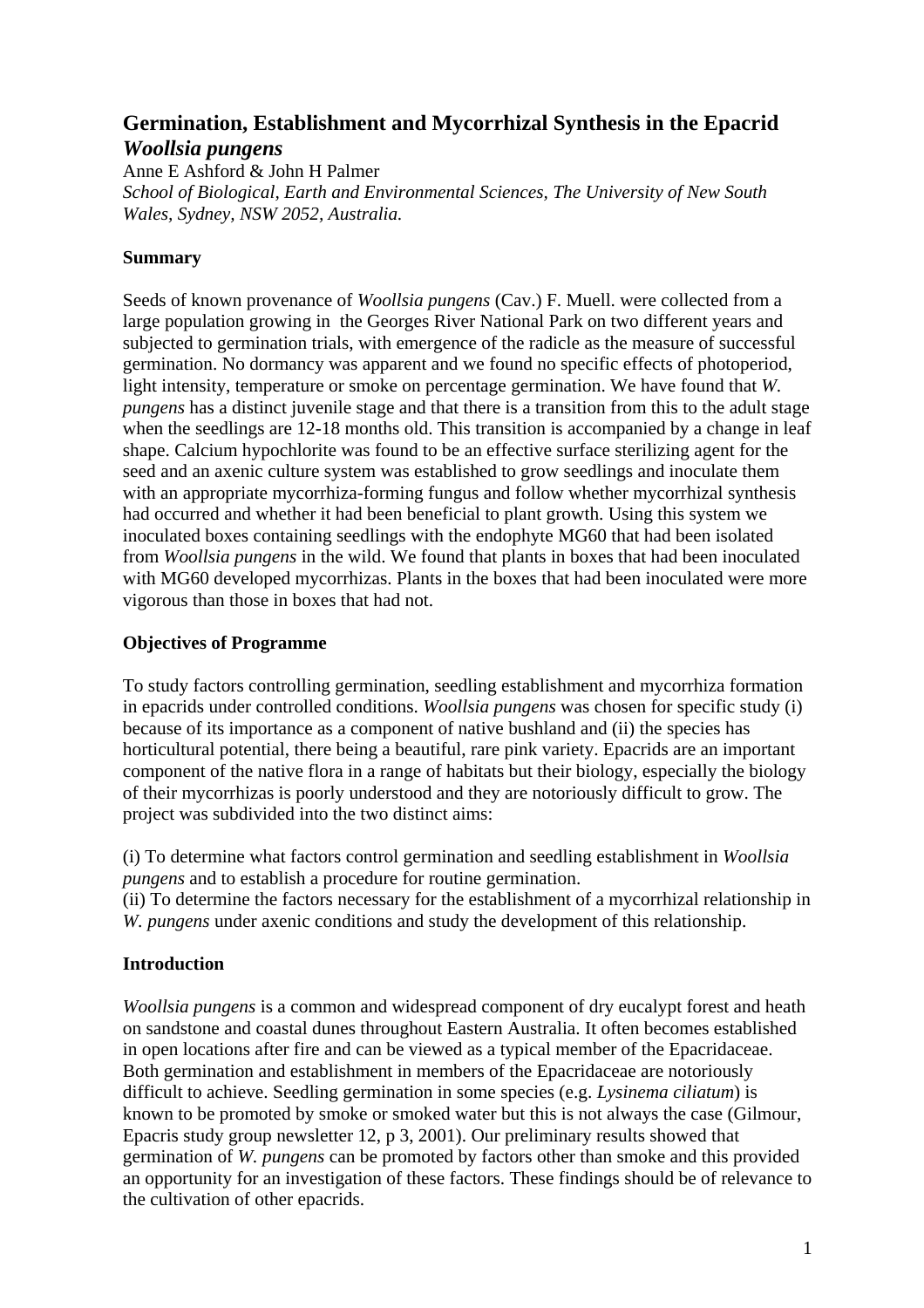All epacrids form mycorrhizal relationships. The mycorrhizas are usually of the ericoid type and are similar in appearance to the ericoid mycorrhizas of Northern Hemisphere Ericaceae and it is usually assumed, although without specific evidence, that they will function similarly (see Cairney & Ashford, Tansley Review, New Phytologist, June 2002). Mycorrhizal relationships in Ericaceae are known to promote nitrogen and phosphorus uptake from soil and are fundamental to plant establishment and survival. Australian heath environments, though nutrient poor, are hydrologically diverse and quite different from the typical wet heaths of the Northern Hemisphere. There is a need to clarify the function of epacrid mycorrhizal relationships and for this mycorrhizal plants produced axenically in controlled conditions are required. To date there has been some success in establishing mycorrhizas in culture (see Mclean *et al*. 1998, New Phytol. 139, 589-593) but not in sufficient numbers to determine whether they are beneficial to plant growth. Successful mycorrhizal synthesis in sterile culture would determine whether fungal isolates cultured from hair roots are truly mycorrhizal, and should also create new protocols that may be successful with other species.

#### **Germination trials**

In preliminary experiments seed was germinated without surface sterilization or addition of soil. Seeds were sown directly on to moist facial tissue in polypropylene food boxes (170 x 120 x 50 mm, Universal Wholesalers, Yennora, NSW). The shallow peripheral well around the edge of the bottom of these boxes was a useful reservoir for maintaining moisture without waterlogging. In later trials we used similar lidded plastic boxes but surface sterilized the seed to reduce mould growth. Sterilisation with 2.5 % calcium hypochlorite for 2 hr, followed by 3 rinses with sterile deionised water, was effective in surface sterilizing the seed. After surface sterilization, seed was suspended in 15 ml sterile deionised water for 24 hr with occasional shaking and it was then sown on to moist facial tissue in boxes as described above. We found facial tissue to be a better, more reliable substrate than multiple layers of filter paper, probably because it made better contact with the seed and this improved water uptake. Germination followed a sigmoid curve with a delay of about 15 days after sowing before radicle emergence commenced. By 60 days the curve had leveled off at about 43% germination. Preliminary trials with smoked water, ethylene, ammonia and other dormancy breaking chemicals failed to accelerate germination and there does not appear to be a light or photoperiod requirement. After germination seedlings entered a long juvenile phase with a shoot morphology that is different from that in adult plants (Fig.1). Further details are given in Palmer and Ashford (2004).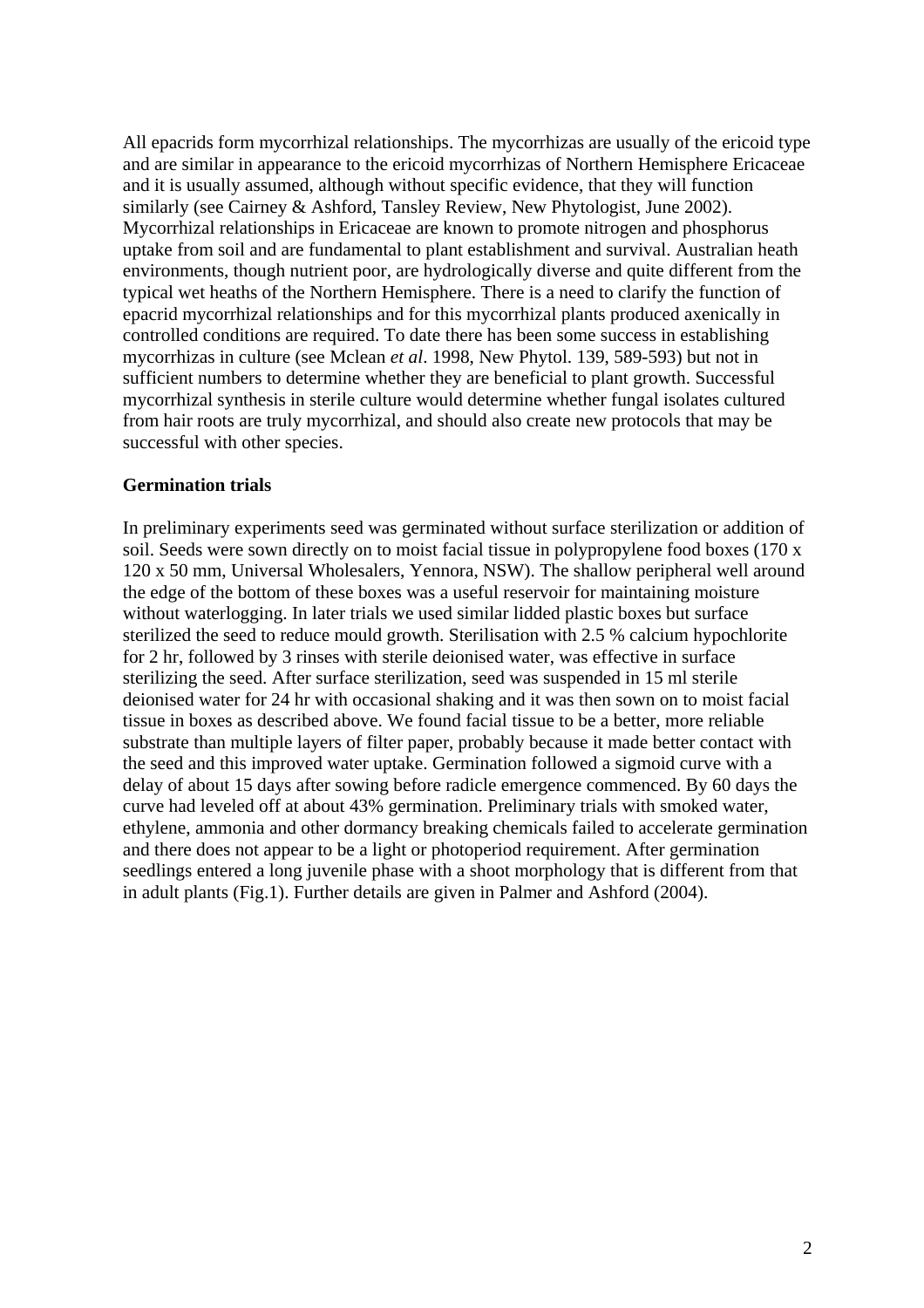

**Figure 1.** Two one year old seedlings of *W. pungens* in the juvenile stage, with many minute leaves 3-4 mm long. Photo: UNSW Photographic Unit.

# **Mycorrhizal synthesis**

Seedlings that had grown for 2 months under axenic conditions on either agar gel or Phytagel were inoculated with the fungal isolate MG60 and then their roots together with the inoculum were covered with a thin layer of autoclaved soil. MG60 had originally been isolated from a *W. pungens* root system dug up from a natural location (Midgley *et al*. Australian Journal of Botany 50: 559-565, 2002). After 5 months the seedlings were harvested and their hair roots were fixed, stained, and scored for mycorrhizal colonisation. Seedling growth was adversely affected by agar gel (Fig. 2) and mycorrhizas did not form.



**Figure 2.** Seedlings of *W. pungens* at the time of harvest showing poor growth on agar, regardless of whether they were inoculated (INOC) or not (CONTROL).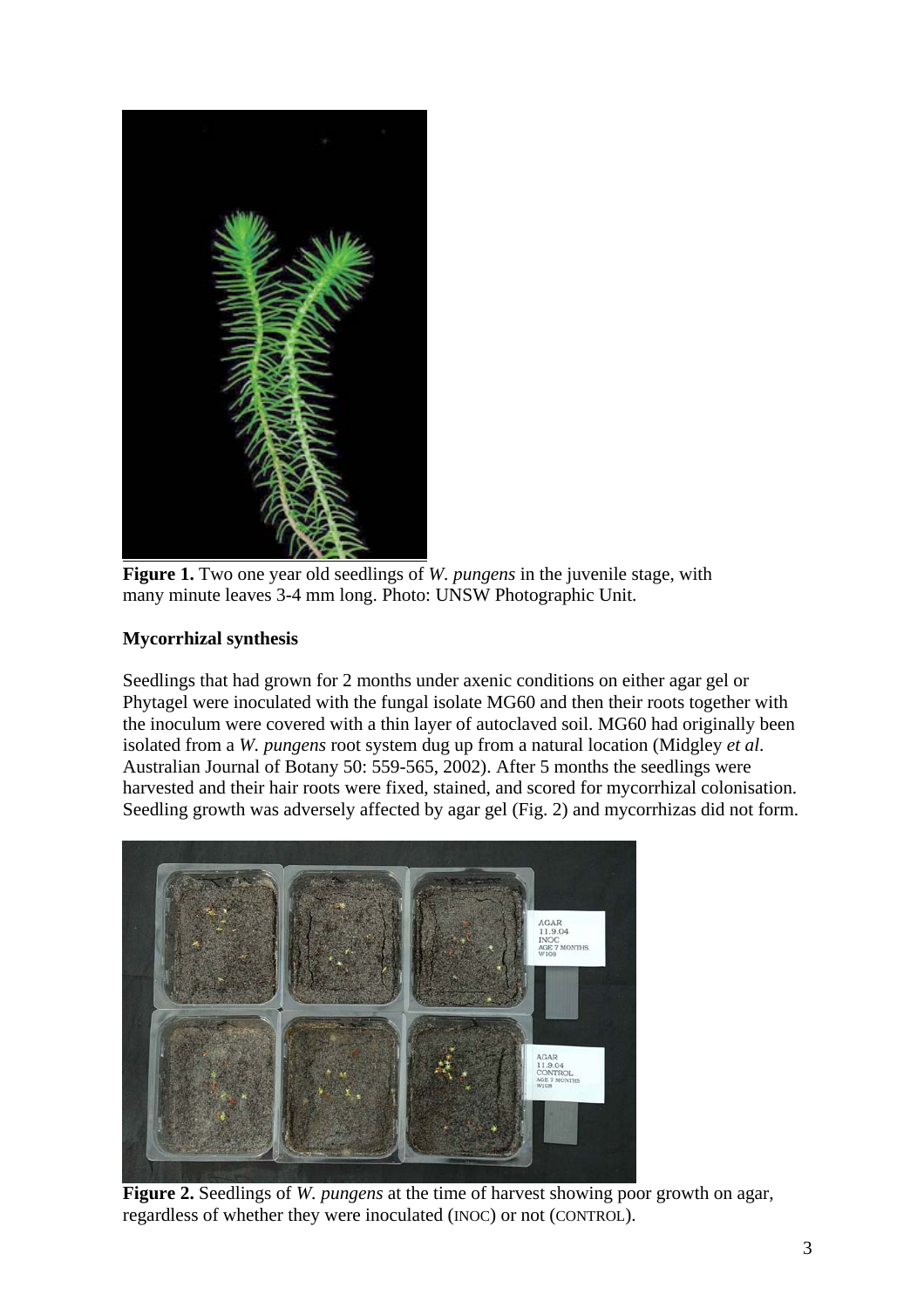On Phytagel, seedlings appeared more vigorous, although without inoculation their leaves were chlorotic and accumulated a reddish pigment, and their measured growth was not statistically significantly different from those on agar. All the hair root systems of seedlings in inoculated Phytagel culture boxes possessed intracellular fungal hyphae or fungal coils characteristic of ericoid mycorrhizas. These were found in more than half of the hair roots examined from the inoculated culture boxes. The inoculated seedlings on Phytagel had tall shoots with normal leaf colour, and nearly double the number of leaves at harvest as the non-inoculated Phytagel controls (Fig. 3). We have shown that Phytagel covered by natural soil provides a suitable growing medium for *W. pungens* and that inoculation with MG60 results in the formation of typical ericoid mycorrhizal coils with a beneficial effect on seedling growth. Further details may be found in Palmer *et al*. (2007).



**Figure 3.** Seedlings grown on Phytagel at the time of harvest showing the typical difference in plant vigour between boxes inoculated with MG60 (INOC) and controls (CONTROL) that were not inoculated.

## **Personnel**

Ms Bryony Horton was supported by funds from this project to complete experimentation and analysis both during and immediately after her honours year. She developed an interest in mycorrhizas on Australian plants during the project and has since gone on to pursue a PhD in the mycorrhizal biology of forest trees.